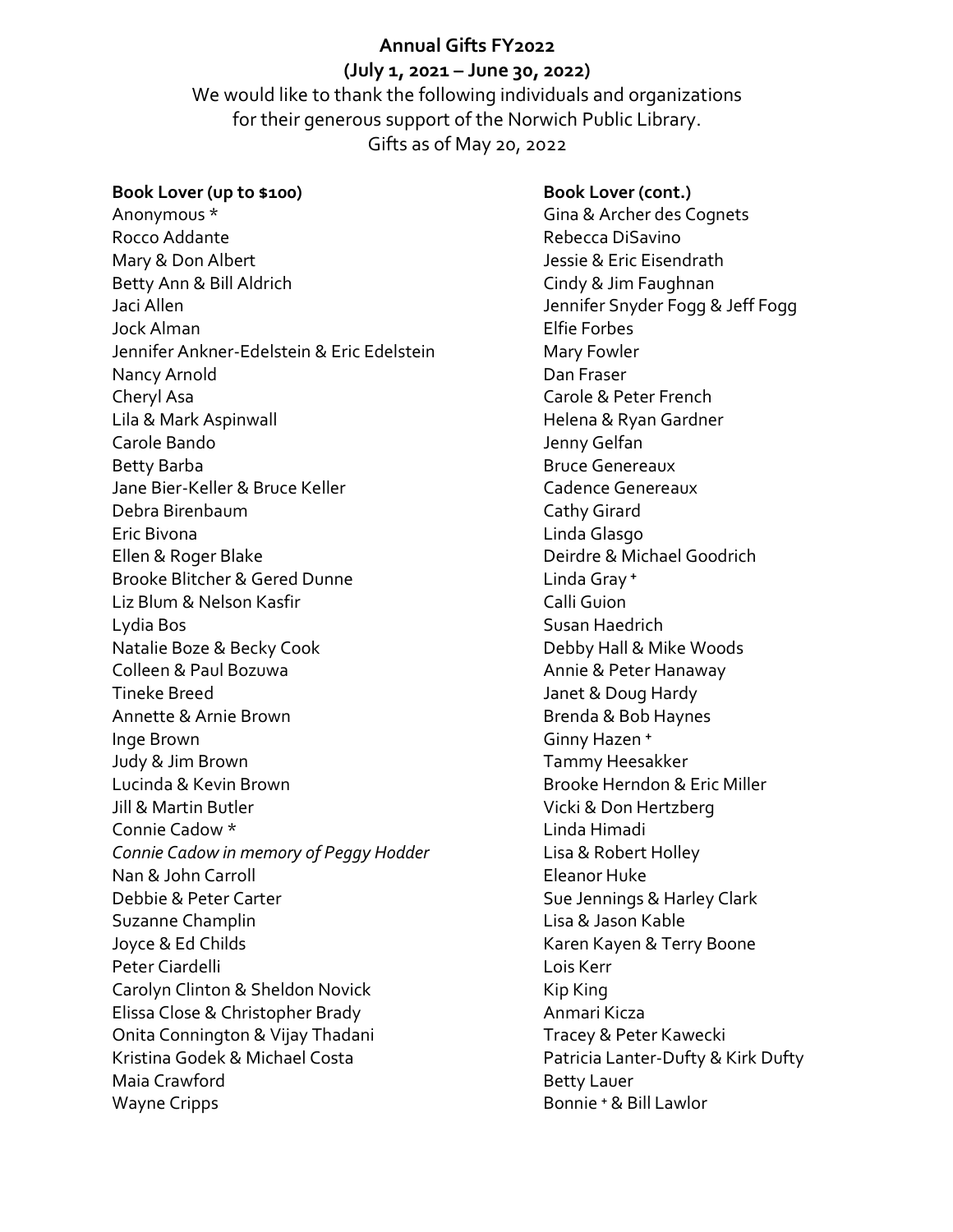Book Lover (cont.) Barbara & Robert Lewy Claudine Louis & Rob Nahabedian Kathryn Lynch Alison & Rob MacCormick Donna & Jim Mackall Katie & Reese Madden Betsy Maislen & Bill Schults Catherine, Bill & Bella Malo Wendy & Paul Manganiello Elizabeth Matchem & Stuart Gordon Christine Maute & Reed Detar Lisa & Don McCabe Joanne & John McCormick Sandi & Bill McCormick Pamela Harrison McCullough in memory of Dr. Dennis McCullough Cathy & Scott McGee Kara McKeever & Brian Grady Susan & Buff McLaughry Wendy McMillan Peg & Ed Merrens Judy & Norman Miller Ashley & Peter Milliken Roma Mott Laurie Morrison Linda Mulley & Shifra Levine in memory of Laura Mulley Nancy & David Muller Janis Murcic in memory of Peggy Hodder Candace Nattie Martha Nelson Deborah Nichols Norwich Nursery School Dan Novotny Jenny O'Flaherty & Beth Ryan Betsy & Colin Osborne Nancy Osgood in memory of Peggy Hodder Gail Patch Joanna Petty Liz & Jess Phelps Linda Pierce ⁺ & Janet Rae Penelope Prendergast Lindsay Putnam & Brian Kunz Julia Rabig & Jeff Sharlet Lauren & Chris Rhim Horst Richter Len, Abby & Tim Rieser in memory of Rosemary Rieser

Book Lover (cont.) Libby & Peter Robbie Marilyn Roberts & Kenneth Mason Jennifer Roby Lucy Rojansky in honor of Kim Adler Leah Romano Cheryl & Hugh Rostad Allan Rozycki Mary Ryan & Terry Appleby Becky & Jamal Sabky Marlene & Rusty Sachs Kathleen & Jack Shepherd Lisa Solbert-Sheldon Anne Shivas & Sidney Klaus Linda Specht Norman Spector Margaret Strickler Amy Stringer & Jaan Laaspere Virginia Stone & Laurence Block Judi & Kris Strohbehn Melinda & Richard Stucker Barbara & Robert Sydney Louise Nunan Taylor Mary Miles Teachout & Peter Teachout Hetty & Irv Thomae Anna Typrowicz & Richard Cohen Sandra Virginia-Chase & Ross Chase Amy VanderKooi Ulrike von Moltke Anne Sargent Walker Suzanne & Graham Wallis JoAnne Withington Women of the Woods

Patron (\$101 - \$249)

Cinny & Steve Bensen Samantha & Tom Candon Susan Diesel Frank Dolan Margo & Paul Doscher Susan & William Edwards Justine & Pete Fahey Jane Finlay + & Charles Lindner Liz Gemiginani Holly Glick & Jonathan Frishtick Elizabeth Gray \* Susan Hardy Kelley Hersey & Fred Faudie Corlan Johnson & Richard Neugass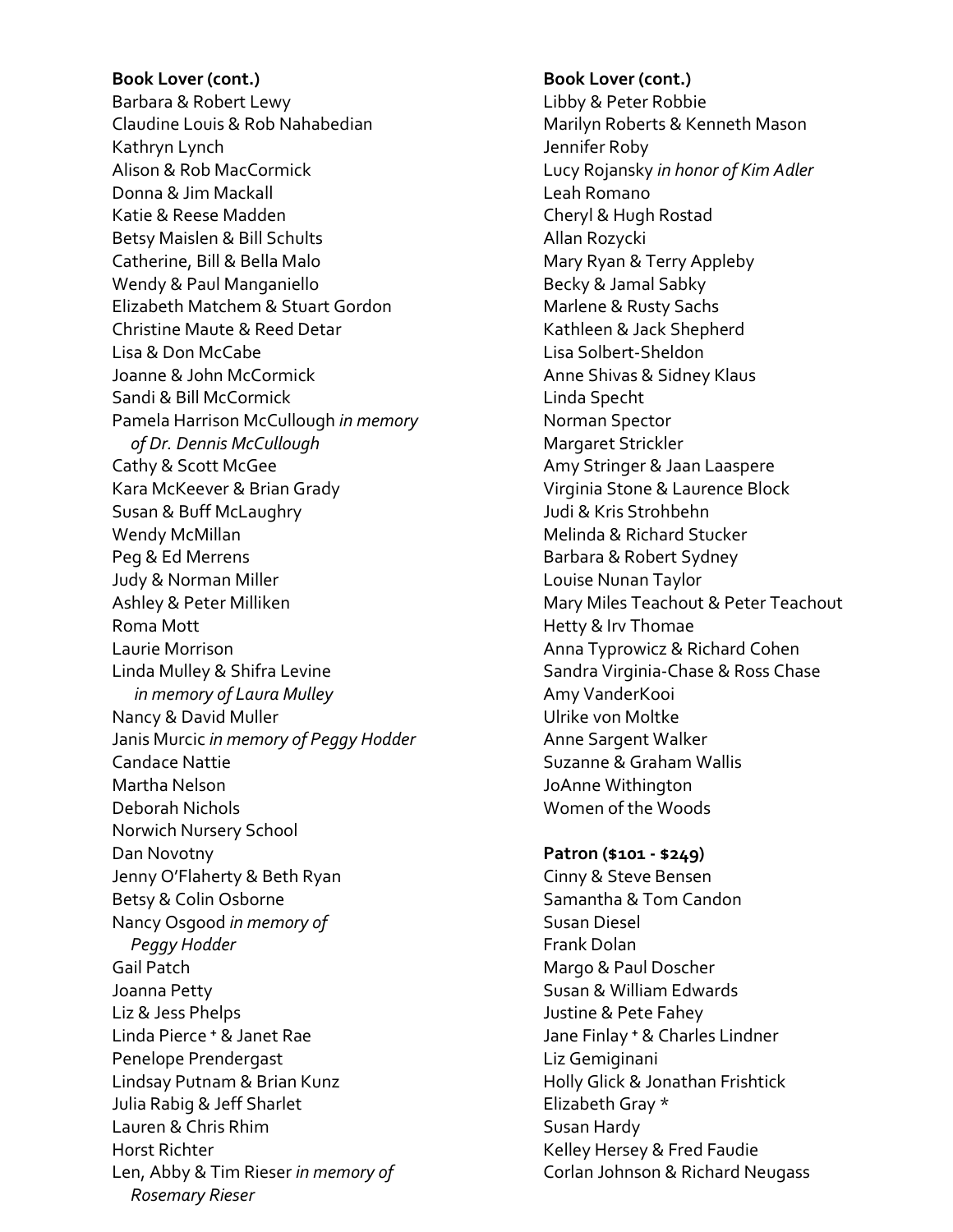Patron (cont.) Pippa & Mark Lilienthal ° Marisa & Alexander Lorenzo Suzanne Lyons Terry & Jeff Marshall Nina & Scott McCampbell Lynn McCormick & Richard Adams° Letha Mills \* Ruth Murray & David Macaulay Kathy° & Jeff Parsonnet \* Pam & Ed Piper Jennifer Raab & Asher Auel Robin Rice & Steven Voigt Arline & Barry Rotman Heather Salon & Adam Weinstein in honor of Twyla Ann & Dean Seibert Eileen Schaevel Barry Smith Suzanne Stofflet Sonia Swierczynski Darrell Thompson \* Wendy Thompson Carla & John Vincent Priscilla & Jonathan Vincent Mary & Gary Wieland Marcia & Bruce Williams Susan Zak & Andrew Campbell

#### Award Winner (\$250 - \$499)

Ann Day & Alex Rimberg Archer Dental Sandi Anderson & Reeve Williams Stephanie & Bruce Andrus Judy & Jim Bernat Susan & Roger Bloomfield Carol Campbell & John McKenna Nancy & David Charkes Sophia<sup>+</sup> & Fred Crawford Lee Danilek Carole Dempsey & Jon Olsen Susie & George Fraser Becky & Dan French Julia & Scott Frew Lucy & Jon Hampton in honor of Lucy Hampton Karen Harris & Rob Gurwitt in memory of Martin J. Harris

# Award Winner (cont.) Brucie Hubbell Deb & Aaron Kaplan Cara + & Steve Lui Jennifer MacCullough & Jeremy Stonier Penny McConnel ° & Jim Gold Elizabeth & Duff Nelson Margo Nutt Nancy Osgood + Mary & David Otto Fiona & Garrett Palm Judy & Joe Phillips Trish Polk Erin Salcone & Jonathan Marotti Jan Scheiner & Peter Mills Lydia & John Starosta Jenny & Stan Williams

### First Edition (\$500 - \$999)

Anonymous (4) Elizabeth Anderson & Bob Stevens in memory of Elmer Anderson Christine & Donald Bartlett, Jr in honor & memory of Henrietta C. Bartlett & her special corner in the Children's Room Heather & Jay Benson Susan & Peter Brink Erica Brinton \* Becky Dabora & Joe Helble Erica & Brian Dade Lee & David Emerson Carolyn & Milt Frye Molly° & Jon Gentine Marilyn & Paul° Glover Laurie + & Jerry Halpern in honor of the fabulous staff of NPL & what they do for our community Kim & Peter Holzberger Shoshana Hort & Alex Fuld Gretchen & Roger Maynard Charlotte Metcalf Melanie Michel & Keith Fossett \* Corb Moister, Jr. Leslie ° & Chris Rimmer Nannette & Joseph Schwartzman